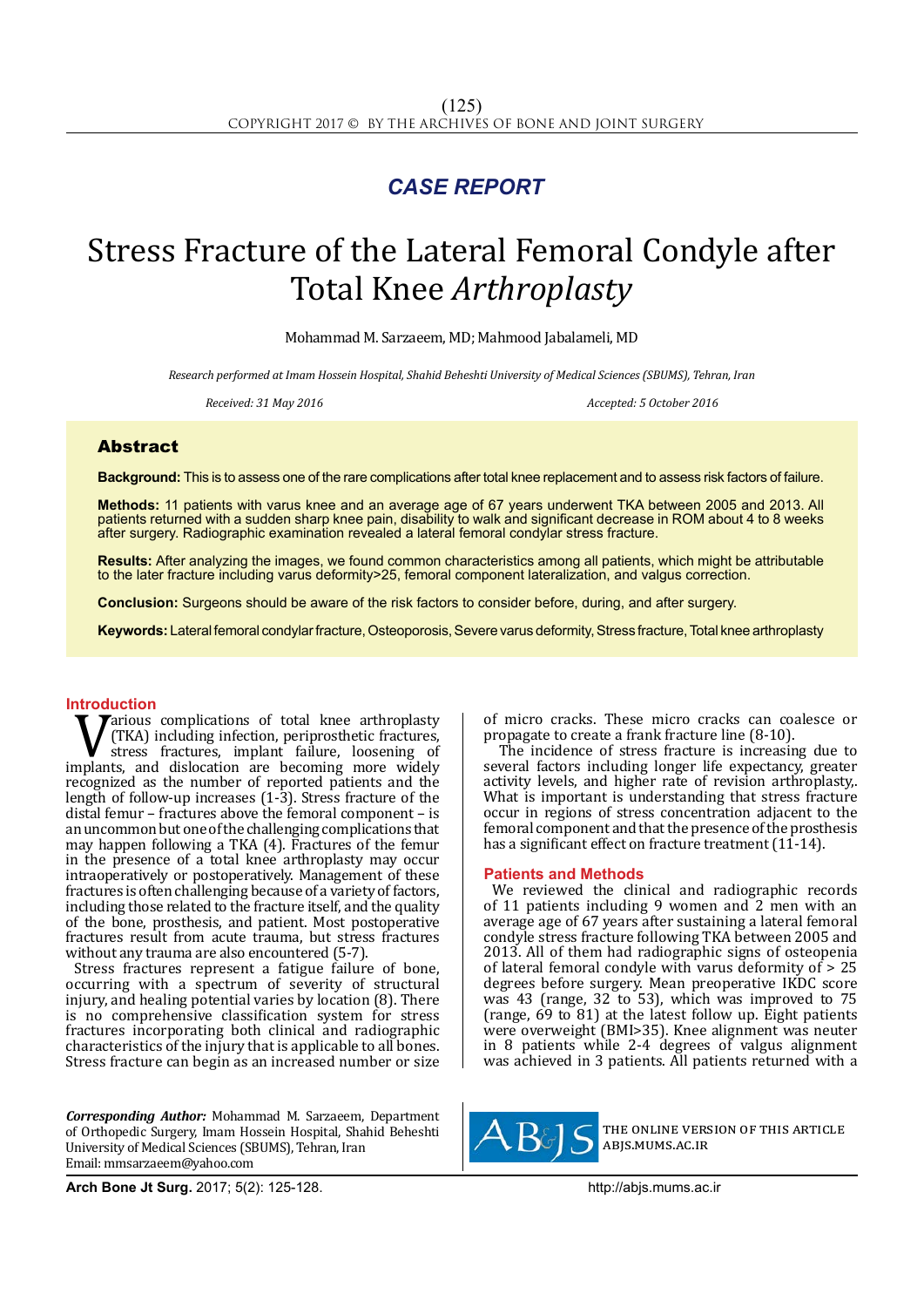THE ARCHIVES OF BONE AND JOINT SURGERY. ABJS.MUMS.AC.IR STRESS FRACTURE IN TKA VOLUME 5. NUMBER 2. MARCH 2017

sudden sharp knee pain, inability to walk, and significant decrease in rage of motion 4-8 weeks after the index surgery. Radiographic examination revealed a lateral femoral condyle stress fracture. We observed 3 types of fracture patterns. Type I had mild valgus alignment with no obvious lateral condyle displacement (case I), type II had obvious lateral condyle displacement with severe valgus alignment (case II), and type III had a bicondylar fracture (case III).

All patients had been candidate for revision TKA using constrained prostheses (NexGen Legacy Constrained Condylar Knee, Zimmer Inc., Warsaw, Indiana). Postoperative follow-up ranged from 27 to 39 months (mean, 32 months).



**Figure 1. Post operative radiographs after a primary TKA.**

#### **Case 1**

A 68-year-old woman, BMI=23, with 27° of varus deformity in the right knee and thrust on weight bearing underwent primary TKA [Figure 1]. Patient returned after 4 weeks with a sharp knee pain and inability to walk. Clinical examination of the collateral ligaments was unremarkable but severe lateral femoral condylar fracture was observed in radiographs [Figure 2].



**Figure 2. Post operative radiographs 4 weeks after primary TKA. Condylar fracture is notable on the lateral side of the femur.**



**Figure 3. Postoperative radiographs after revision arthroplasty.**

The patient underwent a revision arthroplasty using a stemmed femoral component retaining the tibial component polyethylene [Figure 3].

#### **Case 2**

A 73-year-old woman, BMI=35, varus deformity of 30°, and stiffness in the left knee underwent primary TKA. She returned with lateral femoral condyle fracture after 8 weeks, and underwent a revision arthroplasty using**.** stemmed femoral and tibial components, constrained polyethylene and TM metaphysial femoral cone [Figures 4; 5].



**Figure 4. Post operative radiographs 8 weeks after primary TKA. Lateral femoral condylar stress fracture is notable.**

#### **Case 3**

A 60-year-old woman, BMI=39, varus deformity of 25° with thrust on weight bearing underwent primary TKA [Figure 6]. She returned with lateral femoral condyle fracture after 8 weeks, and underwent a revision arthroplasty using**.** stemmed femoral and tibial components, constrained polyethylene and TM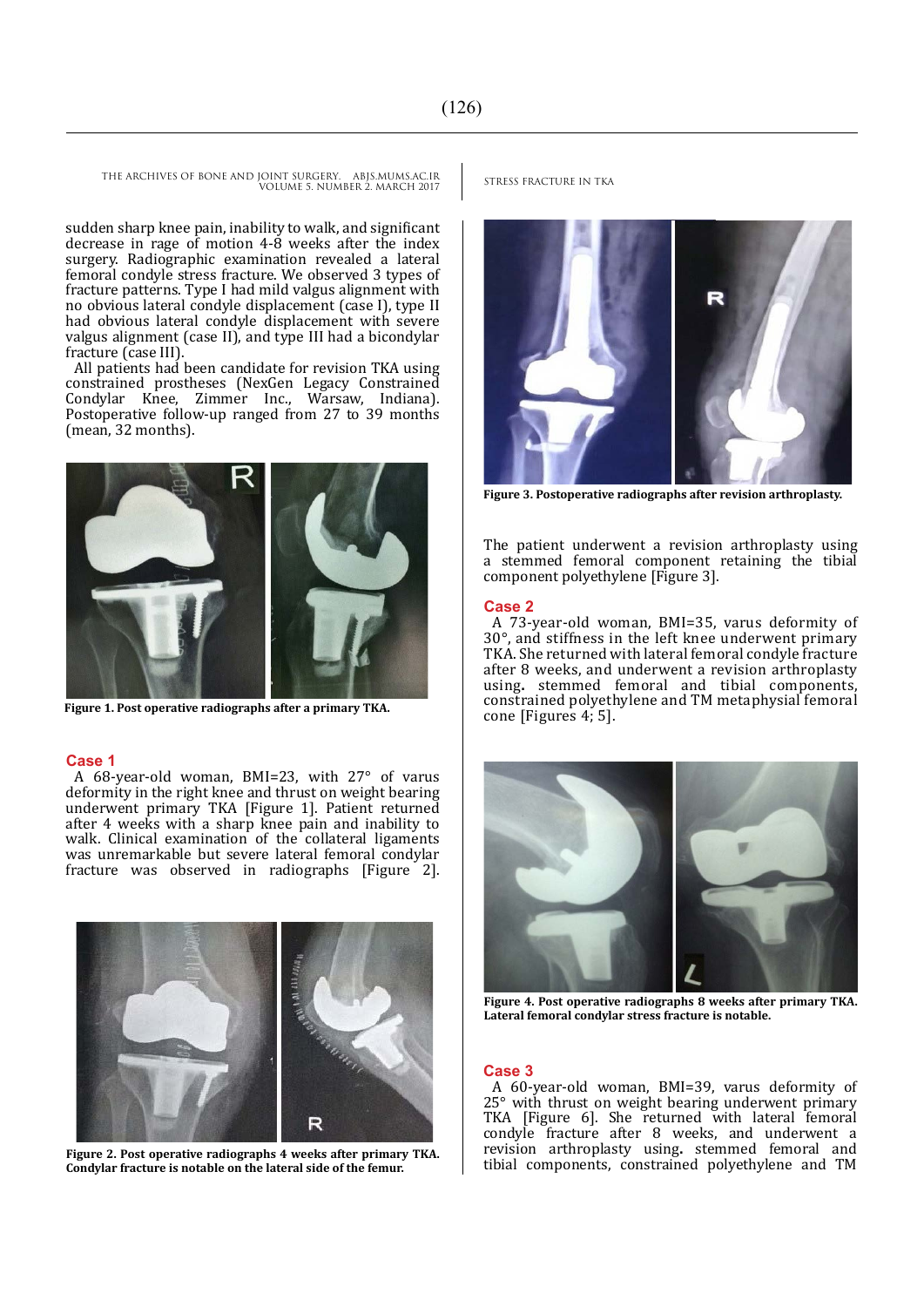THE ARCHIVES OF BONE AND JOINT SURGERY. ABJS.MUMS.AC.IR

VOLUME 5. NUMBER 2. MARCH 2017

**Figure 5. Post operative radiographs after revision arthroplasty.**



**Figure 6. A 60-year-old female with 25 degrees of of left knee varus deformity and thrust.**

metaphysial femoral cone [Figures 7; 8].



**Figure 7. Lateral and anteroposterior views showing bicondylar femoral stress fracture 8 weeks after primary TKA.**

FRACTURE NON-UNIONS AND COMPUTED TOMOGRAPHY



**Figure 8. Post operative radiographs after revision arthroplasty using a constrained prosthesis and metaphysial cone.**

#### **Discussion**

In our patients, we found common characteristics including varus deformity of greater than 25 degrees, gait with varus thrust, BMI>35, excessive lateralization of the femoral component, excessive alignment correction to reach normal to mild valgus alignment, and localized osteopenia of lateral femoral condyle in the pre-operative radiographs.

Varus deformity along with lateral thrust unloads the lateral compartment of the knee resulting in osteopenia of the lateral femoral condyle over the years. By correction or over-correction of the deformity, loads are transferred to the osteopenic lateral femoral condyle immediately after surgery. Reynolds noted that alignment in the coronal plane is an important biomechanical factor in the etiology and healing of these stress fractures (15). Osteopenia results in lower fatigue strength of the bone and stiffness of the adjacent bone due to arthritis, which are undoubtedly important etiologic factors (16,17).

Improvements in quality of life and life expectancy have resulted in substantial increase in the rate of total knee arthroplasty (TKA) and thus the likelihood of postoperative complications. Orthopedic surgeons should be aware of possible challenging risks of lateral femoral condyle stress fracture after TKA (18). Pre-operative awareness of the risk factors might be preventive over the rehabilitation period. For this reason, we recommend embedding femoral prosthesis as medial as possible while avoiding patellar maltracking, utilizing femoral stem extension for additional fixation, controlled weight bearing after surgery, retaining 3 to 5 degrees of varus alignment, and impaction of various types of bone grafts in the lateral femoral condyle. Our data is limited to few numbers of patients that does not allow drawing a definite conclusion. However, future studies can be designed in the light of current findings.